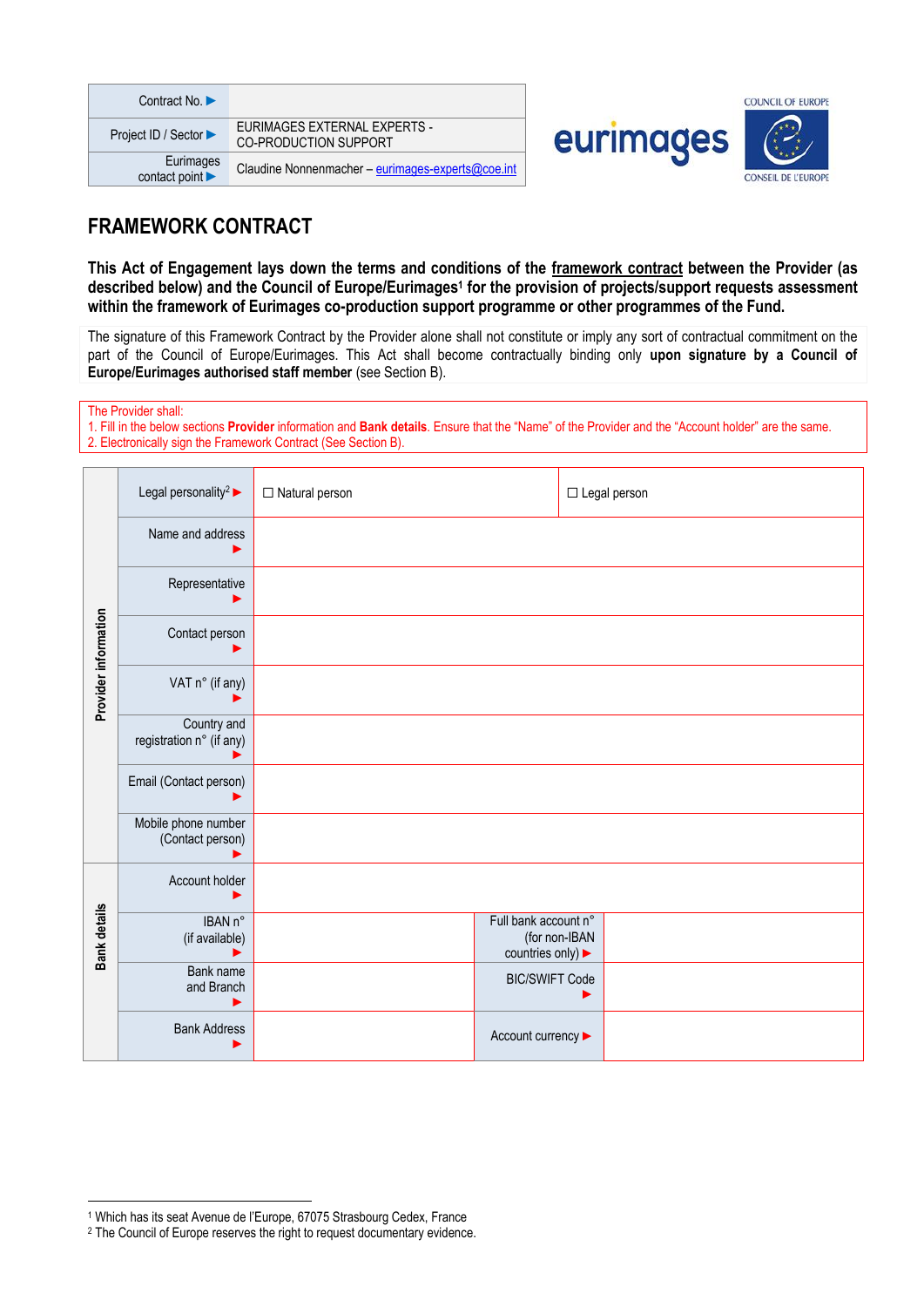# **A. Terms of reference**

In the context of its decision-making process, the Council of Europe/Eurimages is pre-selecting a pool of independent external experts from the film, audiovisual and cultural industries (a pre-selected expert is referred to as the Provider in the present Framework Contract). These experts will be responsible for assessing applications for support in accordance with the selection criteria and strategy defined by Eurimages Board of Management. They will be primarily involved in the co-production support programme but may be called upon for other programmes of the Fund.

- 1.1 The Provider acknowledges that he/she has read and accepted the Experts Guidelines appended in section D below.
- 1.2 The Provider undertakes, on the conditions, within the limits and in accordance with the arrangements jointly agreed in this agreement, to produce assessments of the projects/support requests assigned to him/her by the Secretariat of Eurimages, by means of an invitation and order letter (order form), in accordance with the Experts Guidelines and to participate in the elaboration of support recommendations during the corresponding co-production working group with other external experts**.** The number of projects which may be assigned to the Provider will be determined only at the time when the agenda for the meeting of the Eurimages Board of Management has been drawn up but should not exceed 20 projects by meeting. **The Provider undertakes to assess all the projects assigned to him/her within the given deadline.**
- 1.3 The Provider undertakes to do its utmost to prepare project assessments and support recommendations meeting the highest possible professional standards and quality and based on his/her own judgement. In doing so, the Provider shall take no instructions from individuals, organisations or any authorities to guarantee a fair, impartial and independent assessment of the projects.
- 1.4 The Provider will have access through the Eurimages online platform to the necessary documents relating to the assigned projects which may comprise: legal and financial analysis of the project by the Secretariat, script and synopsis of the film, note of intent from the director, note of intent from the producer, financing plan, summary and detailed budget, CVs of the director(s), scriptwriter(s), composer(s), cast and crew members, etc.
- 1.5 The Provider shall produce the assessments of projects/support requests using the dedicated Eurimages online platform and in accordance with the objectives mentioned in the Experts Guidelines. The Provider undertakes to submit the assessments of all the projects to the Secretariat of Eurimages before the designated deadline and to participate in the elaboration of support recommendations during the corresponding co-production working group. The deliverables as described in the Experts Guidelines comprise an individual assessment of each project including a short written comment, a pre-ranking of all the projects and a final ranking elaborated with the other experts during the meeting of the co-production working group. The dates of the meetings of the co-production working groups and deadlines will be specified in the Eurimages online platform and in the order form.
- 1.6 The Provider undertakes to strictly respect confidentiality in the performance of his/her work as regards the documentation, information and material provided by Eurimages, both before, during and after the execution of the work. Eurimages' external experts are not representatives of the Fund and may not use the name, flag or logo of Eurimages or the Council of Europe without prior authorisation of the Executive Director of Eurimages.
- 1.7 Each time an order form is sent, the selected Provider undertakes to take all the necessary measures to send it signed to the Council of Europe/Eurimages within one working day after its reception. However, validation of the assigned projects by the Provider in the Eurimages online platform will be considered as an acceptation of the order with its terms, conditions, and deadlines. If a Provider is unable to take an order or if no reply is given on his/her behalf within the above deadline, the Council may call on another Provider until a suitable Provider is contracted.
- 1.8 When accepting the projects assigned to him/her, the Provider undertakes to certify that he/she is not in a situation which could give rise to a conflict of interests (as defined in the Experts Guidelines appended in section D below) and that he/she will do everything possible to prevent any situation of this kind from occurring. In particular, the Provider shall certify that he/she has not participated and will not participate, directly or indirectly, in the projects submitted to him/her for analysis by Eurimages. If a conflict of interest situation becomes apparent when the invitation and order letter is received by the Provider, he/she shall advise the Secretariat of Eurimages immediately.
- 1.9 In return for the fulfilment by the Provider of his/her obligations under the contract, the Council of Europe/Eurimages undertakes to pay him/her the following fees based on the number of projects to be assessed: a flat fee of €1.000 from 1 to 10 projects with an additional fee of €100 for each extra project up to a maximum of 10 extra projects. This fee is paid in full at the end of the corresponding co-production working group meeting after the Provider has signed a certificate of attendance and submitted an invoice. If the Provider produced individual assessments of the projects and submitted a pre-ranking but is not in capacity to attend the co-production working group meeting for any reason, his/her fee will be reduced by 60%. The fees indicated above will be applicable throughout the duration of the Framework Contract. Prices are indicated in Euros without VAT. For the VAT regime to be mentioned on the invoice(s), please refer to Article 4.2 of the Legal Conditions (See Section C. below).
- 1.10 **Notwithstanding the above, the Provider acknowledges that the signature of the present Framework Contract does not represent any commitment by Eurimages to assign any projects to the Provider, nor that he/she will be hired for each of the co-production working group meetings during the period of validity of the present Framework Contract.**
- 1.11 **This Framework Contract takes effect as from the date of its signature by both parties and will be concluded on 31 December 2024**. Its renewal is subject to submission of a new application by the Provider and its acceptation by Eurimages as defined in the Eurimages Experts Guidelines (appended in section D below).
- 1.12 The Provider acknowledges and gives its agreement that all legal and contractual documentation will be signed using electronic signature or digital signature (simple or advance electronic signature according to the regulations of the European Union) and is deemed to constitute binding original signatures. The Provider also gives its agreement for the use of the Eurimages dedicated online platform for all communication relating to this assignment.

Contract No. ►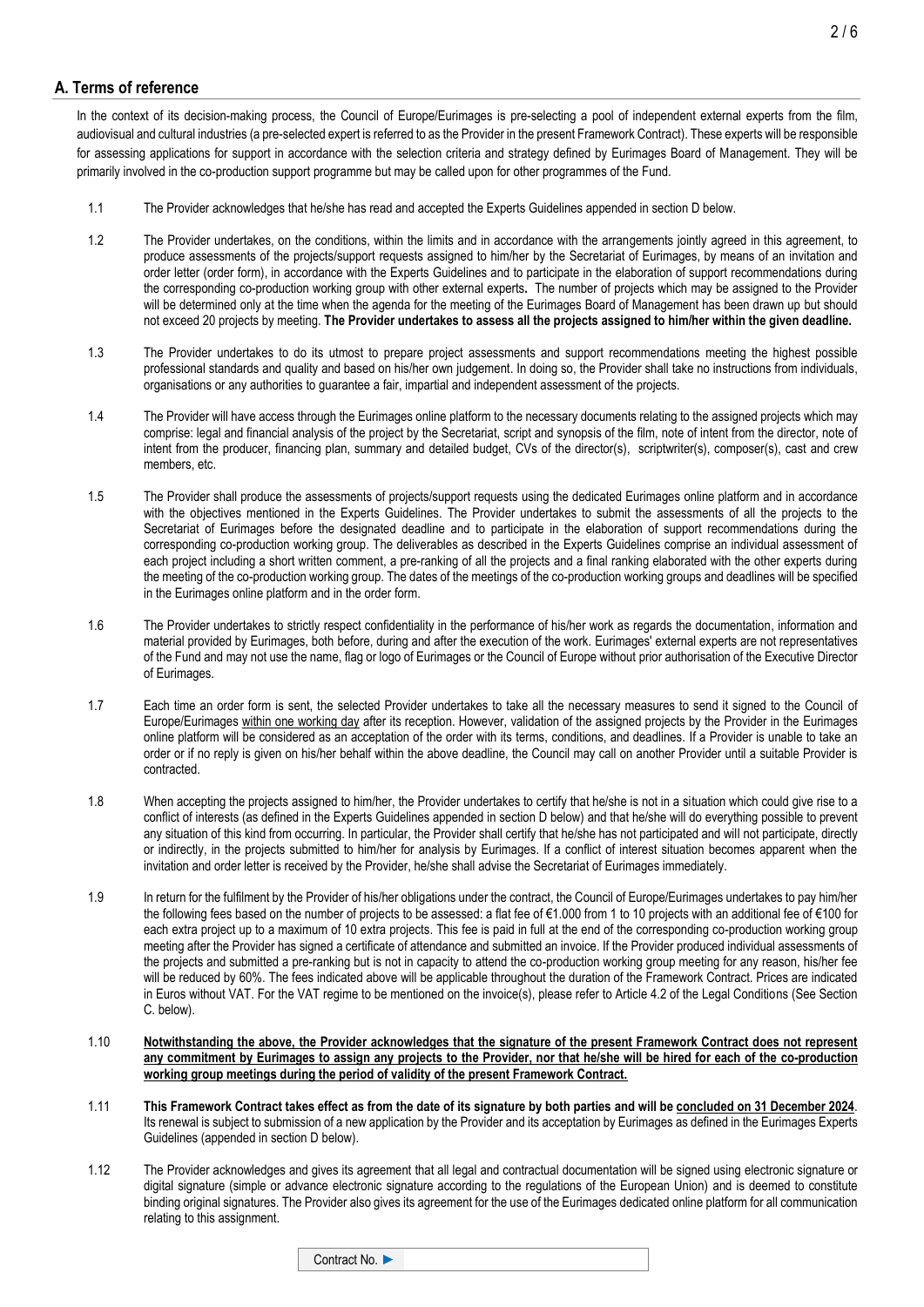# **B. Declaration of Agreement and Signature**

I, the undersigned, acting on my own behalf or as a representative of the Provider indicated below, hereby:

- Declare having the authority to represent the Provider;
- Declare that the information provided to the Council under this procedure is complete, correct and truthful;
- Acknowledge, in signing this document, that I have been notified that if any of the statements made or information provided prove to be false, the Council reserves the right to terminate any existing contractual relations related to such statements or information;
- Express consent to any audit or verification that the Council may initiate by any means on the information provided under this procedure;
- Declare that neither I or the Provider I represent is in any of the situations listed in the exclusion criteria below:
	- have been sentenced by final judgment on one or more of the following charges: participation in a criminal organisation, corruption, fraud, money laundering, terrorist financing, terrorist offences or offences linked to terrorist activities, child labour or trafficking in human beings; are in a situation of bankruptcy, liquidation, termination of activity, insolvency or arrangement with creditors or any like situation arising
		- from a procedure of the same kind, or are subject to a procedure of the same kind;
	- have received a judgment with res judicata force, finding an offence that affects their professional integrity or serious professional misconduct;
	- do not comply with their obligations as regards payment of social security contributions, taxes and dues, according to the statutory provisions of their country of incorporation, establishment or residence;
	- are an entity created to circumvent tax, social or other legal obligations (empty shell company), have ever created or are in the process of creation of such an entity;
	- have been involved in mismanagement of the Council of Europe funds or public funds;
	- are or appear to be in a situation of conflict of interest.
- Declare that neither I, nor the Provider I represent, are in a situation of a conflict of interests or a potential conflict of interest in relation to this procedure. I have been notified and understand that a conflict of interests may arise, in particular, from economic interests, political or national affinities, emotional or family ties or any other type of shared relationship or interest;
- Undertake to update the Council with significant information changes within a reasonable time. Significant information changes include, but are not limited to change of legal status, ownership, name and address, loss of licence of registration, filing bankruptcy, suspension or debarment by any national or local governmental agency or assimilated;
- Accept without any derogation all the terms of the Legal Conditions as reproduced in the present document and understand that its signature **shall constitute signature of the contract** with the Council subject to the signature of this Act by a representative of the Council.

|           | For the Provider     |    |  | For the Council of Europe <sup>3</sup> |                                                                             |  |
|-----------|----------------------|----|--|----------------------------------------|-----------------------------------------------------------------------------|--|
| Signature | Provider             |    |  | Signatory (Name,                       | Enrico VANNUCCI<br>Deputy Executive Director<br>Council of Europe/Eurimages |  |
|           | Signatory            |    |  | Function and Entity) ►                 |                                                                             |  |
|           | Place of signature ▶ | In |  | Place of signature ▶                   | In Strasbourg                                                               |  |
|           | Date of signature ►  |    |  | Date of signature >                    |                                                                             |  |
|           | Signature            |    |  | Signature >                            |                                                                             |  |

<sup>&</sup>lt;sup>3</sup> On behalf of the Secretary General of the Council of Europe.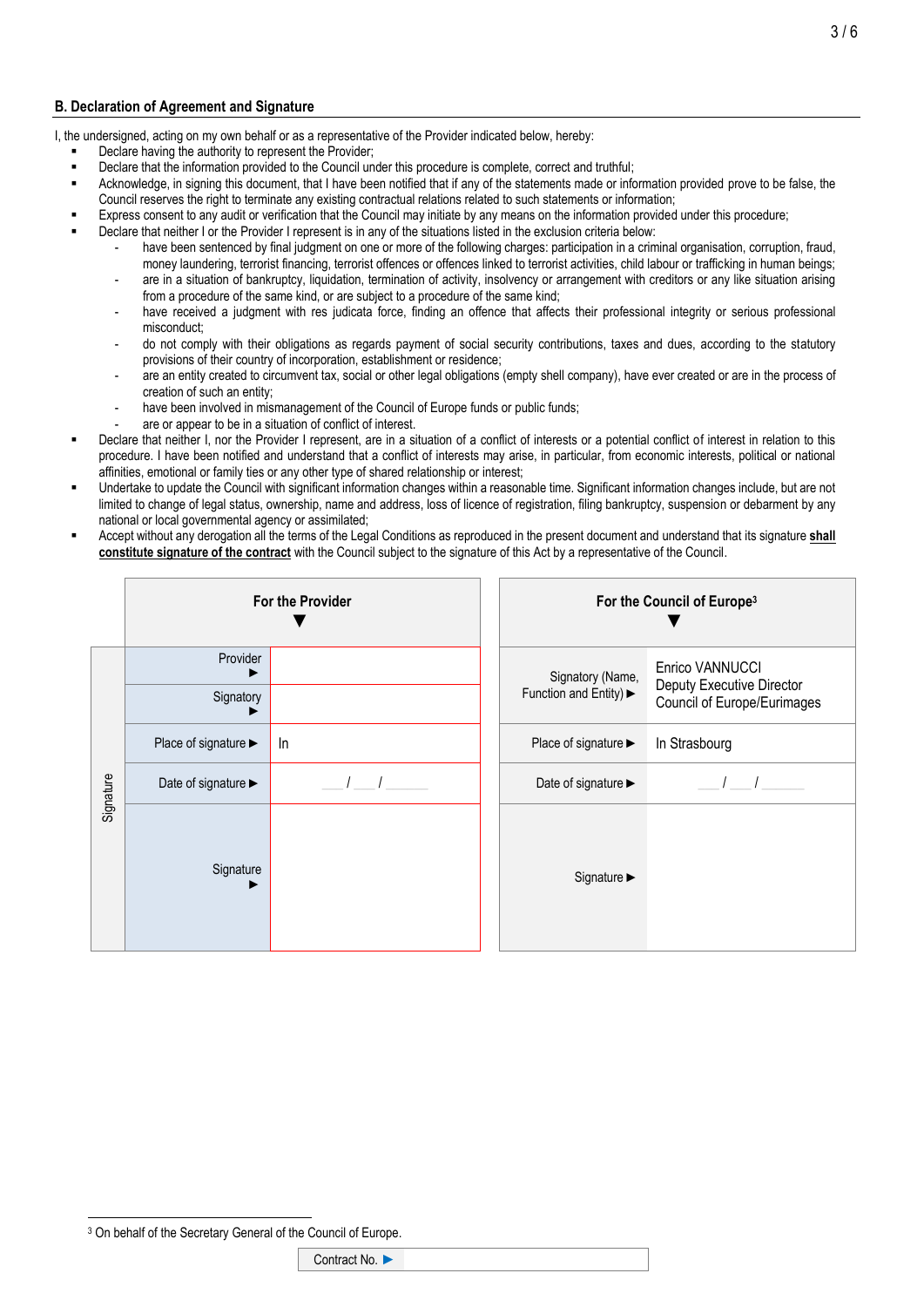#### ARTICLE 1 – GENERAL PROVISIONS

1.1 The Provider undertakes, on the conditions and in the manner laid down by common agreement hereafter excluding any accessory verbal agreement, to provide the list of deliverables reproduced in the Terms of reference (see Section A above) related to the present contract.

1.2 The present contract is composed, by order of precedence, of:

a) the Act of Engagement, in its entirety (cover page, Sections A, B, the present Legal Conditions under Section C, and Section D)

b) any subsequent Order Form.

1.3 Any general purchasing terms and conditions of the Provider shall never prevail over these legal conditions. Any provision proffered by the Provider in its documents (general conditions or correspondence) conflicting with the clauses of these legal conditions shall be deemed void, except for any clauses which may be more favourable to the Council.

1.4 For the purposes of this Contract:

a) "Contract" shall refer to the documents described in 1.2, above;

b) "Council" shall mean the Council of Europe/Eurimages;

c) "Deliverables" shall mean the services or goods as described in the Terms of reference; d) "Parties" shall mean the Council and the Provider;

e) "Provider" shall mean the legal or physical person selected by the Council for the provision of the Deliverables.

#### ARTICLE 2 – DURATION

The contract is concluded until the day specified in Section A of this Act of Engagement and takes effect as from the date of its signature by both parties. The contract may be renewed in accordance with the conditions laid down in Section A of the Act of Engagement. The Deliverables shall be executed in accordance with the timeframe indicated in the Terms of reference and in any subsequent Order Form.

#### ARTICLE 3 – OBLIGATIONS OF THE PROVIDER

#### 3.1 General obligations

3.1.1 The Provider bears sole responsibility for all the decisions made and the human, technical, logistic and material resources used in the context of the Contract in order to provide the deliverables, with due respect for the Council of Europe's needs and constraints, as contractually defined.

3.1.2 The Provider recognises that it is subject to a general obligation to provide advice, including, but not limited to, an obligation to provide any relevant information or recommendations to the Council. In this context, the Provider shall supply to the Council all the advice, warnings and recommendations necessary particularly in terms of quality of deliverables, security and compliance with professional standards. The Provider also undertakes to inform the Council as soon as it becomes aware, during the execution of the Contract, of any initiatives and/or adopted laws and regulations, policies, strategies or action plans or and other development related to the object of the Contract.

#### 3.2 Intellectual services

3.2.1 The provisions of Articles 3.2.2 to 3.2.8 shall apply insofar as the contract concerns the provision of intellectual services.

3.2.2 Unless agreed otherwise by the Parties, any written documents prepared by the Provider under the contract shall be written in English or French and produced on a word processing file. In case the Parties agree that a written document shall be prepared in a language other than English or French, a summary in English or French shall be included in the said document.

3.2.3 Unless agreed otherwise by the Parties, all written documents of more than 1,500 words shall be preceded or accompanied by a text summarising the subject and main conclusions and shall not, unless specifically required, exceed 5,000 words.

3.2.4 The Provider guarantees that the deliverables conform to the highest academic standards.

3.2.5 The Provider cedes irrevocably and exclusively to the Council throughout the entire world and for the entire period of copyright protection, all rights on the deliverable(s) produced as a result of the execution of the present contract. Such rights shall include in particular the right to use, reproduce, represent, publish, adapt, translate and distribute – or to have used, reproduced, represented, published, adapted, translated and distributed - in any country, in any language, in any form and on any kind of support, including on a CD-ROM or the Internet, the said deliverables, or any part thereof.

3.2.6 The Council reserves the right to exercise the above-mentioned rights for any purpose falling within its activities.

3.2.7 The Provider guarantees that use by the Council of the deliverable(s) produced as a result of the execution of the present contract will not infringe the rights of third parties. However, should the Council incur liability as the result of any such infringement; the Provider will compensate it in full for any damage it may suffer in consequence.

3.2.8 Notwithstanding the provision in Article 3.2.5 above, the Council may, on prior application by the Provider, authorise the Provider to use the deliverable(s) referred to above. When giving the Provider such authority, the Council will inform the Provider of any conditions to which such use may be subject.

3.2.9 Any intellectual property rights of the Provider over methods, knowledge and information which are in existence at the date of the conclusion of the Contract and which are comprised in or necessary for or arising from the performance of the Contract shall remain the property of the Provider. However, in consideration of the fees payable pursuant to the Contract the Provider hereby grants the Council a non-exclusive and free licence for the entire world and for the entire period of protection by the applicable

intellectual property rights law for the use of such methods, knowledge and information insofar as they are an integral part of the Deliverable(s).

3.2.10 If the Deliverable(s) result(s) in the provision of a training session, and provided the training materials are not the property of the Council, the Provider shall grant the participants in the training a non-exclusive licence for the entire world and for the entire period of protection by the applicable intellectual property rights law for their own professional use of those training materials.

# 3.3 Health and social insurance of the Provider or its employees

The Provider shall undertake all necessary measures to arrange for health and social insurance during the entire contract. The Provider acknowledges and accepts in this regard that the Council shall not assume any responsibility for any health and social risks concerning illness, maternity or accident which might occur during the performance of work under the contract.

#### 3.4 Fiscal obligations

The Provider undertakes to inform the Council about any change of its status with regard to VAT, to observe all applicable rules and to comply with its fiscal obligations in:

a) submitting a request for payment, or an invoice, to the Council in conformity with the applicable legislation;

b) declaring all fees received from the Council for tax purposes as required in his/her/its country of fiscal residence.

### 3.5 Loyalty and confidentiality

3.5.1 In the performance of the present contract, the Provider will not seek or accept instructions from any government or any authority external to the Council. The Provider undertakes to comply with the Council's directives for the completion of the deliverables and to refrain from any word or act that may be construed as committing the Council.

3.5.2. The Provider shall observe the utmost discretion in all matters concerning the contract, and particularly any matters or data that have been or are to be recorded that come to the Provider's attention in the performance of the contract. Unless obliged to do so under the terms of the contract, or expressly authorised to do so by the Secretary General of the Council, the Provider shall refrain at all times from communicating to any person, legal entity, government or authority external to the Council any information which has not been made public and which has come to the Provider's notice as a result of dealings with the Council. Nor shall the Provider seek to gain private benefit from such information. Neither the expiry of the contract nor its termination by the Council shall lift these obligations.

#### 3.6 Disclosure of the terms of the contract

3.6.1 The Provider is informed and gives an authorisation of disclosure of all relevant terms of the contract, including identity and price, for the purposes of internal and external audit and to the Committee of Ministers and to the Parliamentary Assembly of the Council with a view to these latter discharging their statutory functions, as well as for the purpose of meeting the publication and transparency requirements of the Council of Europe or its donors. The Provider authorises the publication, in any form and medium, including the websites of the Council of Europe or its donors, of the title of the contract/projects, the nature and purpose of the contract/projects, name and locality of the Provider and amount of the contract/project.

3.6.2 Whenever appropriate, specific confidentiality measures shall be taken by the Council to preserve the vital interests of the Provider.

3.7 Use of the Council of Europe's name

The Provider shall not use the Council's name, flag or logo without prior authorisation of the Council.

#### 3.8 Data Protection

3.8.1. Without prejudice to the other provisions of this contract, the Parties undertake, in the execution of this contract, to comply at all times with the legislation applicable to each of them concerning the processing of personal data.

3.8.2. Where the Provider, pursuant to its obligations under this contract, processes personal data on behalf of the Council, it shall:

i. Process personal data only in accordance with written instructions from the Council;

ii. Process personal data only to the extent and in such manner as is necessary for the execution of the contract, or as otherwise notified by the Council;

iii. Implement appropriate technological measures to protect personal data against accidental loss, destruction, damage, alteration or disclosure. These measures shall be appropriate to the harm which might result from any unauthorised or unlawful processing, accidental loss, destruction, or damage while having regard to the nature of the personal data which is to be protected;

iv. Take reasonable steps to ensure the reliability of the Provider's employees having access to the personal data and to ensure that they have committed themselves to confidentiality or are under an appropriate statutory obligation of confidentiality and thus agree to comply with the data protection obligations set out in this contract;

v. Obtain written consent from the Council prior to any transfer of possession or responsibility for the personal data to any subcontractors. If the Council chooses to authorise subcontracting, the same data protection obligations as set out in this contract shall be imposed on the subcontractor by way of a contract. The Provider shall remain fully liable to the Council for the performance of that subcontractor's obligations.

vi. Notify the Council within five working days if it receives: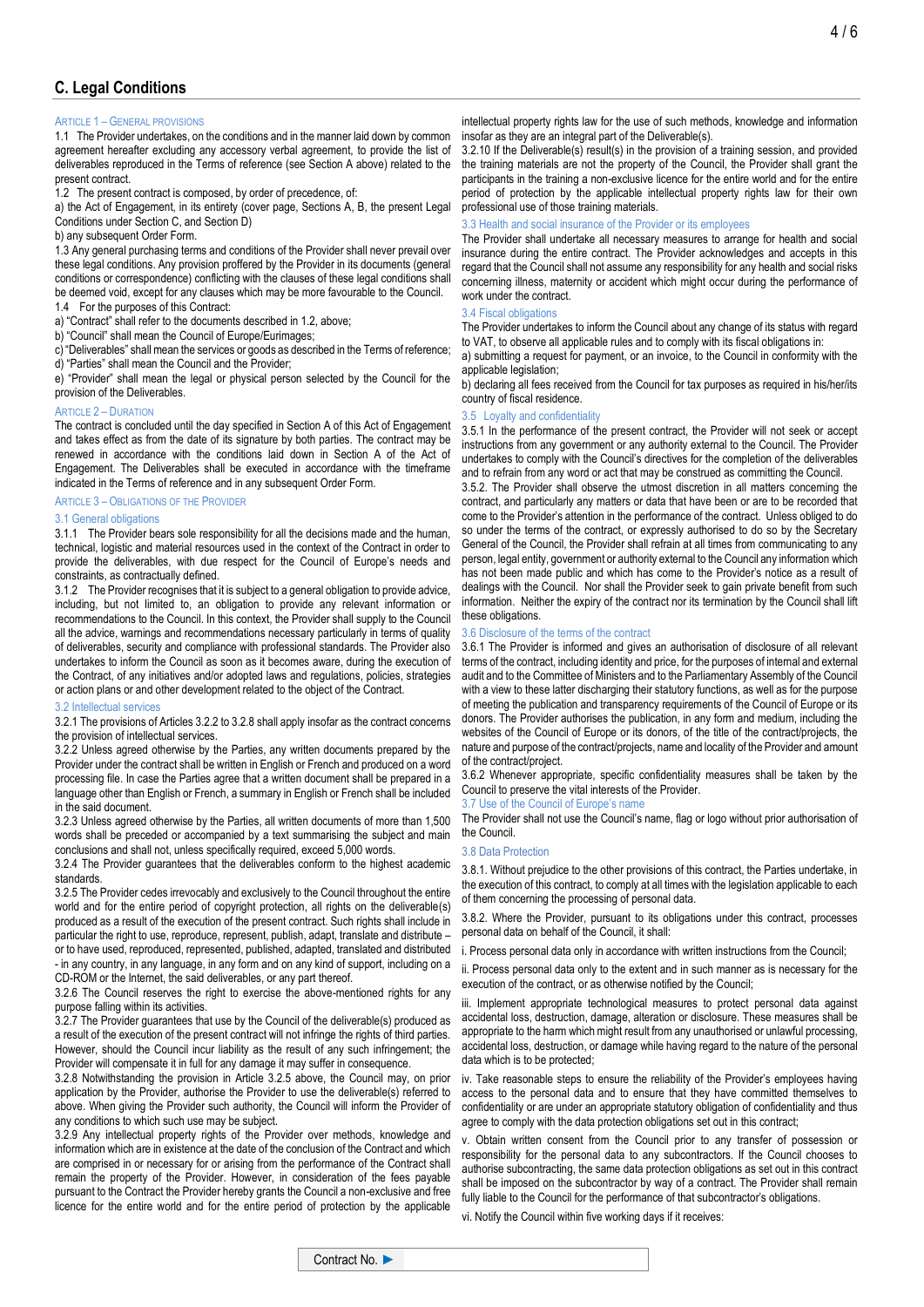a. a request from a data subject to have access (including rectification, deletion and objection) to that person's personal data; or

b. a complaint or request related to the Council's obligations to comply with the data protection requirements.

vii. Provide the Council with full assistance in relation to any such request or complaint and assist the Council to fulfil its obligation to respond to the requests for rectification, deletion and objection, to provide information on data processing to data subjects and to notify personal data breaches;

viii. Allow for and contribute to checks and audits, including inspections, conducted or mandated by the Council or by any authorised third auditing person. The Provider shall immediately inform the Council of any audit not conducted or mandated by the Council;

ix. Not process nor transfer personal data outside the jurisdiction of a Council of Europe Member State without the prior authorisation of the Council and provided that an adequate level of protection is guaranteed by law or by ad hoc or approved standardised safeguards (such as binding corporate rules) in the jurisdiction of the recipient;

x. Make available to the Council all information necessary to demonstrate compliance with the obligations under the contract in connection with the processing of personal data and the rights of data subjects:

xi. Upon the Council's request, delete or return to the Council all personal data and any existing copies, unless the applicable law requires storage of the personal data.

## 3.9 Parallel activities

Where the Provider is a natural person who is employed in parallel to this Contract, they hereby confirm that they:

a) have been granted approval from their employer to perform paid services for the Council under this Contract, and/or

b) have been granted leave during the performance of their obligations under this **Contract.** 

#### 3.10 Other obligations

3.10.1 In the performance of the present contract, the Provider undertakes to comply with the applicable principles, rules and values of the Council.

3.10.2 The Staff Regulations and the rules concerning temporary staff members shall not apply to the Provider.

3.10.3 Nothing in this contract may be construed as conferring on the Provider the capacity of a Council of Europe staff member or employee.

#### ARTICLE 4 – FEES, EXPENSES AND MODE OF PAYMENT

#### 4.1 Ordering

4.1.1 Each time an Order Form is sent, the selected Provider undertakes to take all the necessary measures to send it **signed** to the Council within the deadline indicated in the Terms of Reference (see Section A above). If this Provider is unable to take the Order or if no reply is given on his behalf within that deadline, the Council may call on another Provider, if any, in accordance with the terms of Section A above.

4.1.2 An Order Form is considered to be legally binding when the Order, signed by the Provider, is approved by the Council, by displaying a Council's Purchase Order number on the Order, as well as by signing and stamping the Order concerned. Copy of each approved Order Form shall be sent to the Provider, to the extent possible on the day of its signature.

4.1.3 In return for the fulfilment by the Provider of its obligations under each Order, the Council undertakes to pay the Provider the fees as indicated in the relevant Order Form, in the currency specified in the section A art. 1.8.

4.1.4 Amounts/Fees indicated in this Contract and in each Order are final and not subject to review.

#### 4.2 VAT

4.2.1 Should the Provider not be subject to VAT, the amount invoiced shall be net fixed amount. Should the Provider be subject to VAT, the amount shall be invoiced as indicated in Articles  $4.2.2$  to  $4.2.5$ 

4.2.2 Should the deliverables be taxable in France, the amount invoiced shall be VAT inclusive.

4.2.3 Should the deliverables be taxable in another EU country, and unless otherwise agreed between the Parties, the Council will provide the Provider with an exemption certificate prior to the signature of the contract. The exemption certificate sent by the Council of Europe should be retained by the Provider and presented to the relevant tax authorities to justify tax-free invoicing. In accordance with Article 2 b) of Council Directive 2001/115/EC, the following should be stated in the invoice: "*Intra-Community sale/service to an exempted organisation: Articles 143 and 151 of Council Directive 2006/112/EC*" and should indicate the final total amount excluding VAT. In case the Council will not be in a position to provide the said certificate, the Council will pay the invoice with VAT included.

4.2.4 Should the deliverables be taxable in a non-EU country, the amount invoiced will not include VAT if the local (national) legislation allows for it, or if the Council of Europe enjoys tax exemption through other means in the country concerned. Otherwise, it shall include VAT.

4.2.5 For the provision of "online services", should the Provider be established either in an EU country (other than France) or in a non-EU country, the invoiced amount shall include French VAT at the applicable rate. The invoice shall indicate the total amount

without taxes, the rate and the amount of the VAT and the total amount 'all tax included'. The invoice shall also stipulate the following statement: "*Intra-community sale/service: French VAT collected by the Provider and paid to the Mini One-Stop shop in [Address/Country]*".

# 4.3 Invoicing and payment

4.3.1 For each Order completed, and upon acceptance of the deliverable(s) by the Council, the Provider shall submit an invoice or a request for payment in triplicate and in the currency specified in the section A art. 1.8, in conformity with the applicable legislation.

4.3.2 Before accepting the deliverable(s), the Council reserves the right to ask the Provider to submit any other document or information that may serve the purpose of establishing that the Contract has been duly executed.

4.3.3 In the case of event organisation, the Provider shall in any case submit any document that proves that the event took place, including but not limited to an attendance sheet broken down into half days specifying the location, date(s) and time(s) of the event(s) or activity(ies), to be individually signed by each participant and the Provider.

4.3.4 The payment for the Deliverables to be paid by the Council shall be made within 60 calendar days of submission of the invoice described in Article 4.3.1, subject to the submission of the deliverable(s) described in the Terms of reference and its/their acceptance by the Council.

4.3.5 Advance payments are subject to a written agreement between the parties, on an order by order basis, and should be paid within 60 calendar days upon signature of the Order concerned.

#### 4.4 Other expenses

4.4.1 In the event of the Provider being required to travel for the purposes of the contract, and provided the Terms of reference do not stipulate that the fees already include travel and subsistence expenses, the Council undertakes, subject to its prior agreement, to reimburse travel and subsistence allowances in compliance with the Council's applicable Rules.<sup>4</sup>

4.4.2 Travel expenses referred to under 4.4.1 will be reimbursed on the basis of the rail fare (first class) or air fare (tourist class) upon presentation of an invoice on the letterhead of the relevant vouchers. Subsistence expenses (including travel expenses within the locality visited) will be reimbursed at the applicable daily rate.

4.4.3 In the event of the Provider being required to travel for the purposes of the contract, the duration of the Provider's travel and stays will be covered by an insurance policy with the insurers CHARTIS (Policy No. 2.004.761). A telephone helpline is available in case of emergency (+ 32 (0)3 253 69 16). The said insurance will cover specific risks related to travel and stay of the Provider (including medical costs related to unforeseen illness or accident, repatriation, death, cancellation of journey or flight, theft or loss of personal possessions). The insurance policy does not cover persons over 75 years of age.

# ARTICLE 5 - BREACH OF CONTRACT

5.1 In the event that:

- a) the Provider does not satisfy the conditions laid down in this contract or those resulting from any modifications duly accepted in writing by both parties, in accordance with the provisions of Article 6 below; or
- b) the deliverables provided as referred to under Article 1.1 do not reach a satisfactory level, or
- c) the Provider is in any of the situations listed in Article 10.2.

the Council shall consider there to have been a breach of contract and may consequently refuse to pay to the Provider the amounts referred to in Article 4.1 above.

5.2 In the cases described in paragraph 5.1 above, the Council reserves further, at any moment and further to prior notification to the Provider, the right to terminate the contract. In case of termination, the Council shall pay only the amount corresponding to the deliverables actually and satisfactorily provided at the time of termination of the contract and shall request reimbursement of the sums already paid for Deliverables not provided. In case of partial termination, the obligations of the parties shall endure for all deliverables which are not subject of the notification of termination.

5.3 The outstanding sums shall be paid to the Council's bank account within 60 calendar days from the notification in writing by the Council to the Provider regarding the outstanding sums to be paid.

#### ARTICLE 6 - MODIFICATIONS

6.1 The provisions of this contract cannot be modified without the written agreement of both parties. This agreement may take the form of an exchange of emails provide it is done using the contact details specified in Article 8.

6.2 Any modification shall not affect elements of the contract which may distort the initial conditions of the tendering procedure or give rise to unequal treatment between the providers.

6.3 This contract may not be transferred, in full or in part, for money or free of charge, without the Council's prior authorisation in writing.

6.4 The Provider may not subcontract all or part of the deliverables without the written authorisation of the Council.

#### ARTICLE 7 - CASE OF FORCE MAJEURE

7.1 In the event of force majeure, the parties shall be released from the application of this contract without any financial compensation. Force majeure is defined as including the following: major weather problems, earthquake, strikes affecting air travel, attacks, a state

<sup>4</sup> CM/Del/Dec(2010)1089/11.3 appendix 9

[https://search.coe.int/intranet/Pages/result\\_details.aspx?ObjectId=090000168](https://search.coe.int/intranet/Pages/result_details.aspx?ObjectId=09000016805ceb14) [05ceb14](https://search.coe.int/intranet/Pages/result_details.aspx?ObjectId=09000016805ceb14)